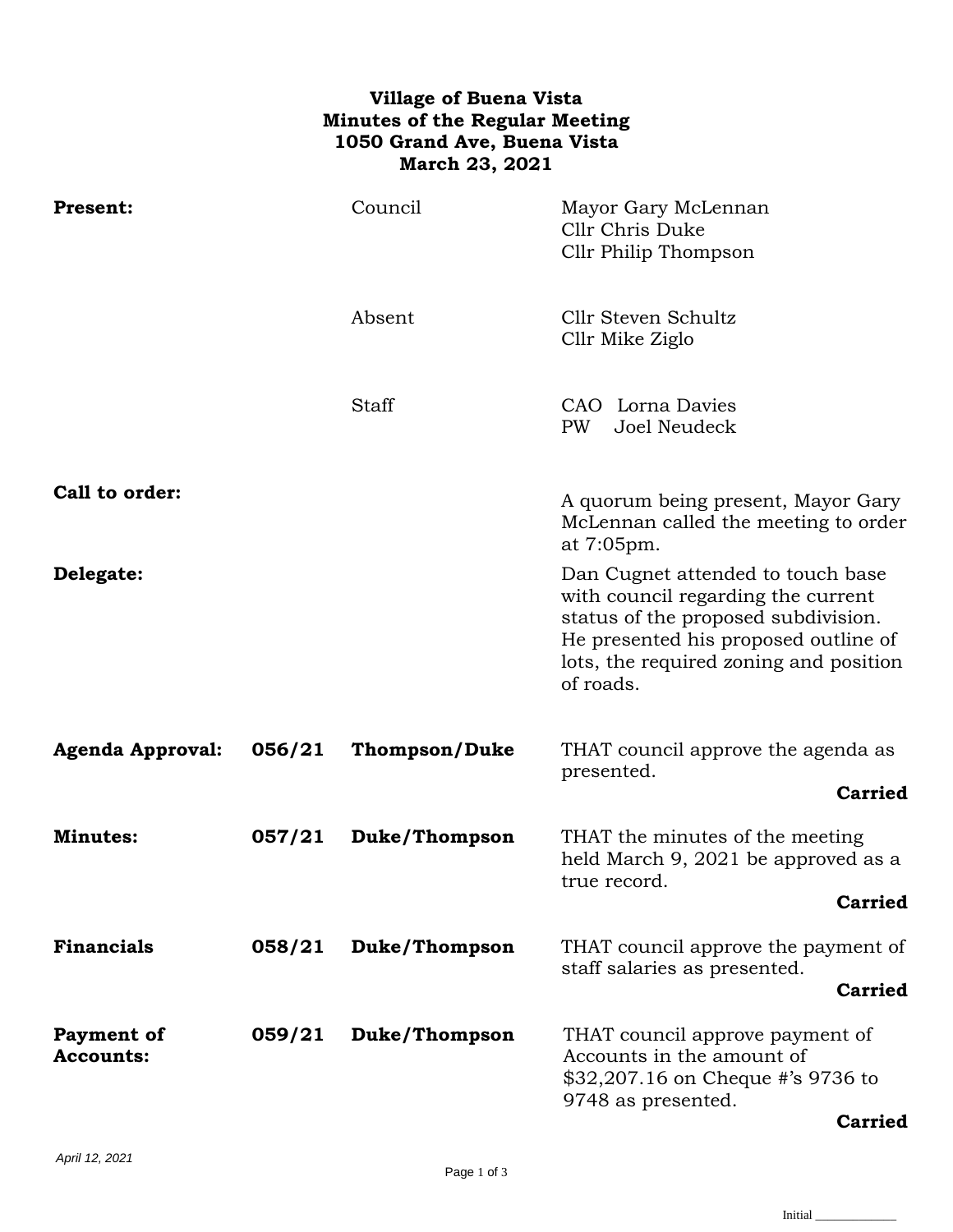## **STAFF REPORTS**

| CAO Report                                                    | 060/21 | Duke/Thompson        | THAT council accept CAO report as<br>presented.                                                                                                                                                                        |
|---------------------------------------------------------------|--------|----------------------|------------------------------------------------------------------------------------------------------------------------------------------------------------------------------------------------------------------------|
|                                                               |        |                      | <b>Carried</b>                                                                                                                                                                                                         |
| Public Works<br>Report                                        | 061/21 | <b>Thompson/Duke</b> | THAT council accept public works<br>report as presented.<br><b>Carried</b>                                                                                                                                             |
| <b>NEW BUSINESS</b>                                           |        |                      |                                                                                                                                                                                                                        |
| Resolution to<br>reinstate 16th St<br>Regina Beach            | 062/21 | Duke/Thompson        | THAT council approve the road<br>known as 16 <sup>th</sup> St E between sections<br>$NE1/4$ 15-21-22-W2M and NW $\frac{1}{4}$ 12-<br>21-22-W2M be reinstated within the<br>boundary of Regina Beach.<br><b>Carried</b> |
| Request from<br>SaskEnergy to bore<br>under Lakeview<br>Cres  | 063/21 | <b>Thompson/Duke</b> | THAT council approve SaskEnergy<br>bore under Lakeview Cres to upsize<br>the gas service to 203 Lakeview Cres.<br><b>Carried</b>                                                                                       |
| Request to provide<br>a free library at the<br>Village office | 064/21 | Duke/Thompson        | THAT council approve the library<br>place free library at the Village office.<br><b>Carried</b>                                                                                                                        |
| Change of<br>Signatory                                        | 065/21 | Duke/Thompson        | THAT council approve the removal of<br>former Cllr Janet Barber as<br>designated signatory and replace with<br>Cllr Steven Schultz.<br><b>Carried</b>                                                                  |
| Office Easter<br>closing                                      | 066/21 | <b>Thompson/Duke</b> | THAT council approve the office<br>closure Monday April 5 <sup>th</sup> as part of<br>the Easter break.<br>Carriad                                                                                                     |